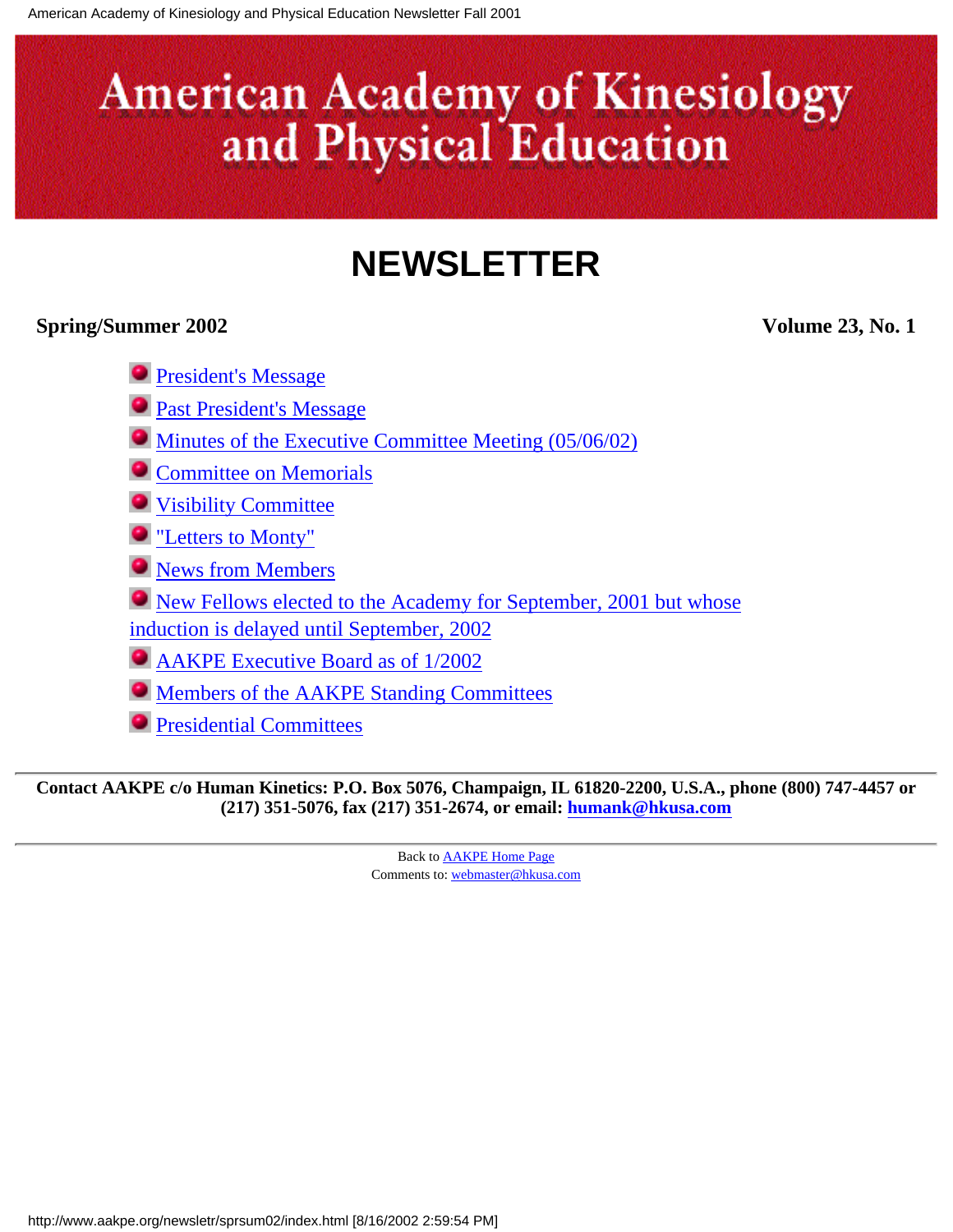**NEWSLETTER Volume 23, No. 1, Spring/Summer 2002** [Table of Contents](#page-0-0)

<span id="page-1-0"></span>

## **President's Message**

**...Deborah L. Feltz, President**

Before becoming president of the Academy, I never paid much attention to our Statement of Purpose. For me, it was just a formal statement that all organizations have. I had always thought of the Academy as a group of distinguished scholars who held meetings to honor those who made significant contributions to our field and to share their knowledge. The American Academy of Kinesiology and Physical Education actually has a dual purpose. The first part of the dual purpose of the Academy is to encourage and promote the study and educational applications of the art and science of human movement and physical activity. The second part of our purpose is to honor persons who have contributed significantly to the study of and/or application of our field. I think we promote our second purpose very well. I think we can do more, beyond our meetings and publication of Academy proceedings, to promote our first purpose.

\_\_\_\_\_\_\_\_\_\_\_\_\_\_\_\_\_\_\_\_\_\_\_\_\_\_\_\_\_\_\_\_\_

It is my hope that the two Presidential Committees that I have continued from previous presidents will move us forward in promoting the study of the art and science of human movement and physical activity and in strengthening our identity. The Visibility Committee, one of the continued Presidential Committees, has been generating ideas over the past several months. Several of their ideas were discussed by the Executive Committee during its spring conference call and are reported in the EC minutes. One way of promoting visibility is by providing doctoral evaluations of our programs to the public. That is why the EC has recommended to the membership that we move forward with the creation of a new standing committee on Doctoral Program Evaluation. The second Presidential Committee, the Doctoral Program Evaluation Committee, is working on recommendations for how the Academy should standardize the process of doctoral evaluation and how results should be published. The EC's recommendation will be discussed during our business meeting in Tucson in September. A new standing committee will require a change in the bylaws, and until we vote on streamlining the bylaw change process, we will not vote on this recommendation at the business meeting. It is my hope that we will vote on the question of having a Doctoral Program Evaluation Standing Committee before our 2003 meeting. I look forward to a lively discussion on moving forward with this issue at our meeting in Tucson.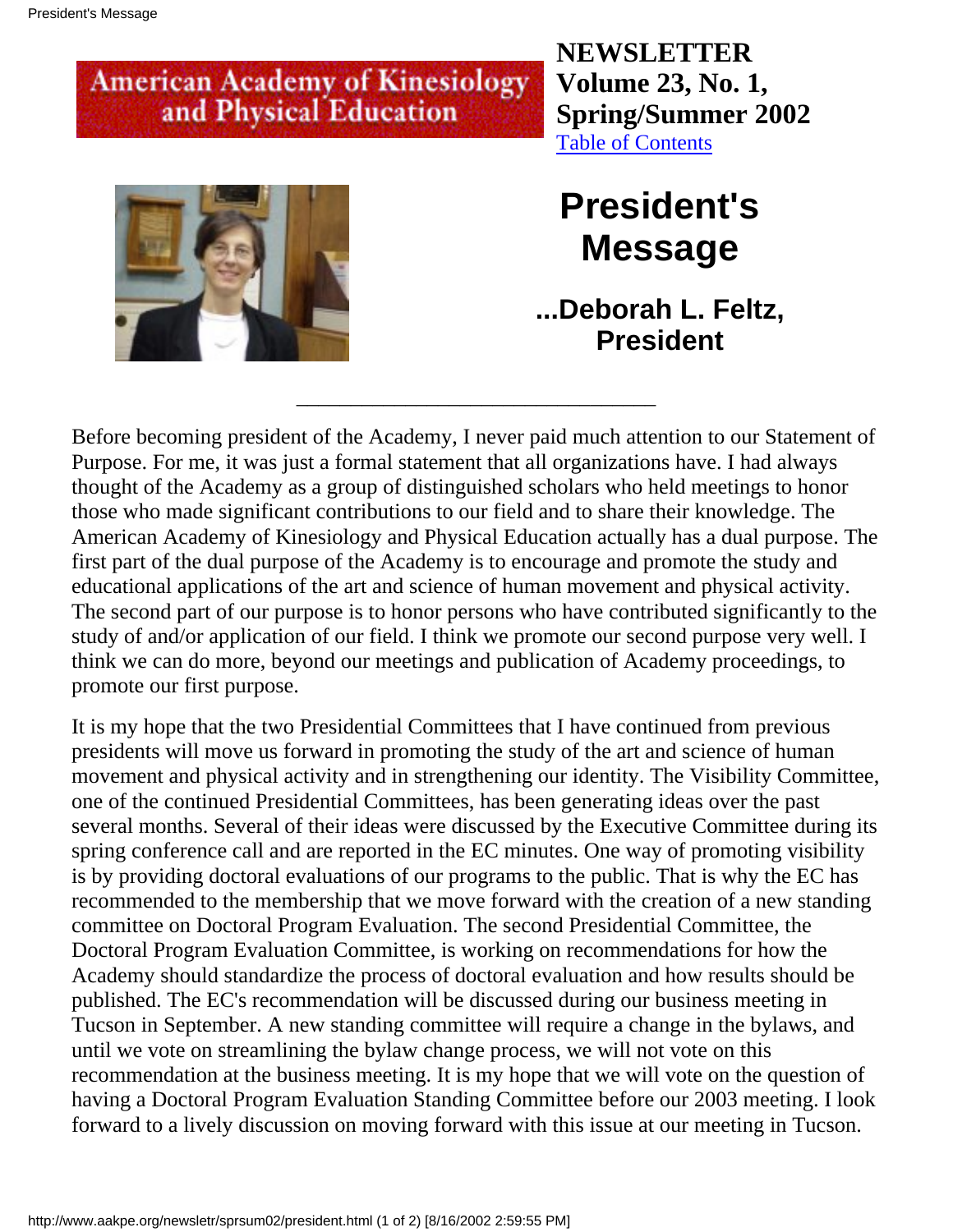E-mail: [dfeltz@msu.edu](mailto:dfeltz@msu.edu)

Contact AAKPE c/o Human Kinetics: P.O. Box 5076, Champaign, IL 61820-2200, U.S.A., phone (800) 747-4457 or (217) 351-5076, fax (217) 351-2674, or email: [humank@hkusa.com](mailto:humank@hkusa.com) Back to [AAKPE Home Page](http://www.aakpe.org/index.htm) | Comments to: [webmaster@hkusa.com](mailto:webmaster@hkusa.com)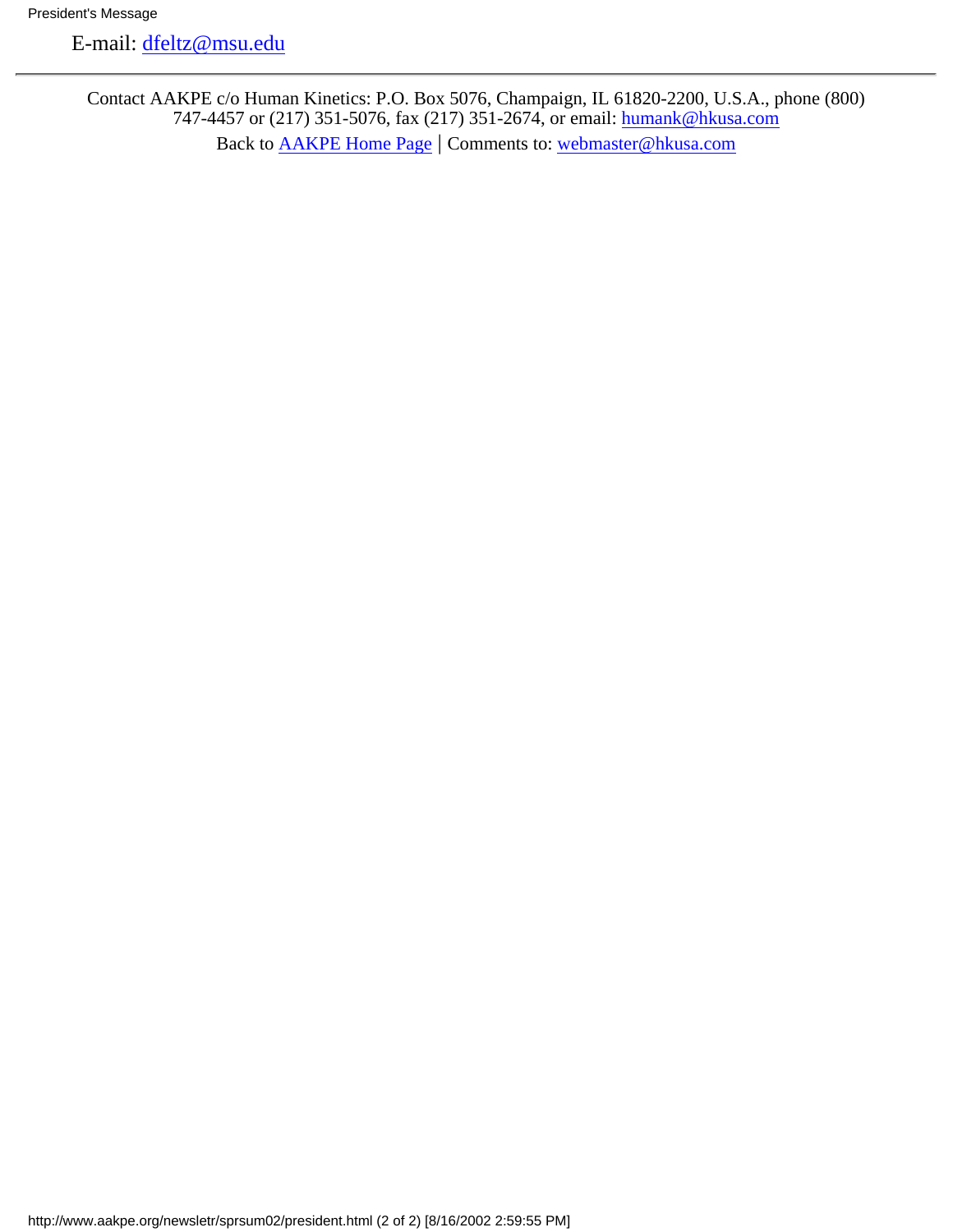**NEWSLETTER Volume 23, No. 1, Summer/Spring 2002** [Table of Contents](#page-0-0)

<span id="page-3-0"></span>

## **Past President's Message**

### **...Gary S. Krahenbuhl**

Several weeks ago our campus was visited by someone involved in the Pew Foundation sponsored "Preparing Future Faculty Project." This effort is aimed at enriching doctoral education by ensuring that newly minted PhD's have a broader professional skill set and deeper understanding of the range of possibilities for academic life at different kinds of institutions than has traditionally been the case.

\_\_\_\_\_\_\_\_\_\_\_\_\_\_\_\_\_\_\_\_\_\_\_\_\_\_\_\_\_\_\_\_\_

The problem of narrowly trained PhD's unprepared for anything beyond the pursuit of a research agenda has been addressed in a number of ways. At Duke University it led to the publication of a book, "The Academic's Handbook," which they subsequently used to help their new faculty learn quickly the many important things about academia that their professional training had overlooked. Duke was prompted to prepare this handbook when, over a single week, three examples of a serious lack of basic preparation came to the University's attention.

In the first case, a young new assistant professor, hoping to "bring his work to a broader audience," had submitted the same manuscript to different journals, not knowing that this was improper professionally. In the second case, after hearing reference made to the Chancellor, another new recruit noted that he had no idea what a chancellor was or what one did. The third incident involved a young faculty member who was struggling with teaching, who had become "professionally depressed about his unpreparedness" especially regarding the methods of teaching. Each of these incidents distressed the Duke administrative hierarchy, spurring them to action.

The examples cited above reveal the lack of fundamentals that people need to succeed at the lowest levels of the academy. In training faculty, our aim is to do more than just get people to some minimum. After more than 30 years of observing, evaluating, and administering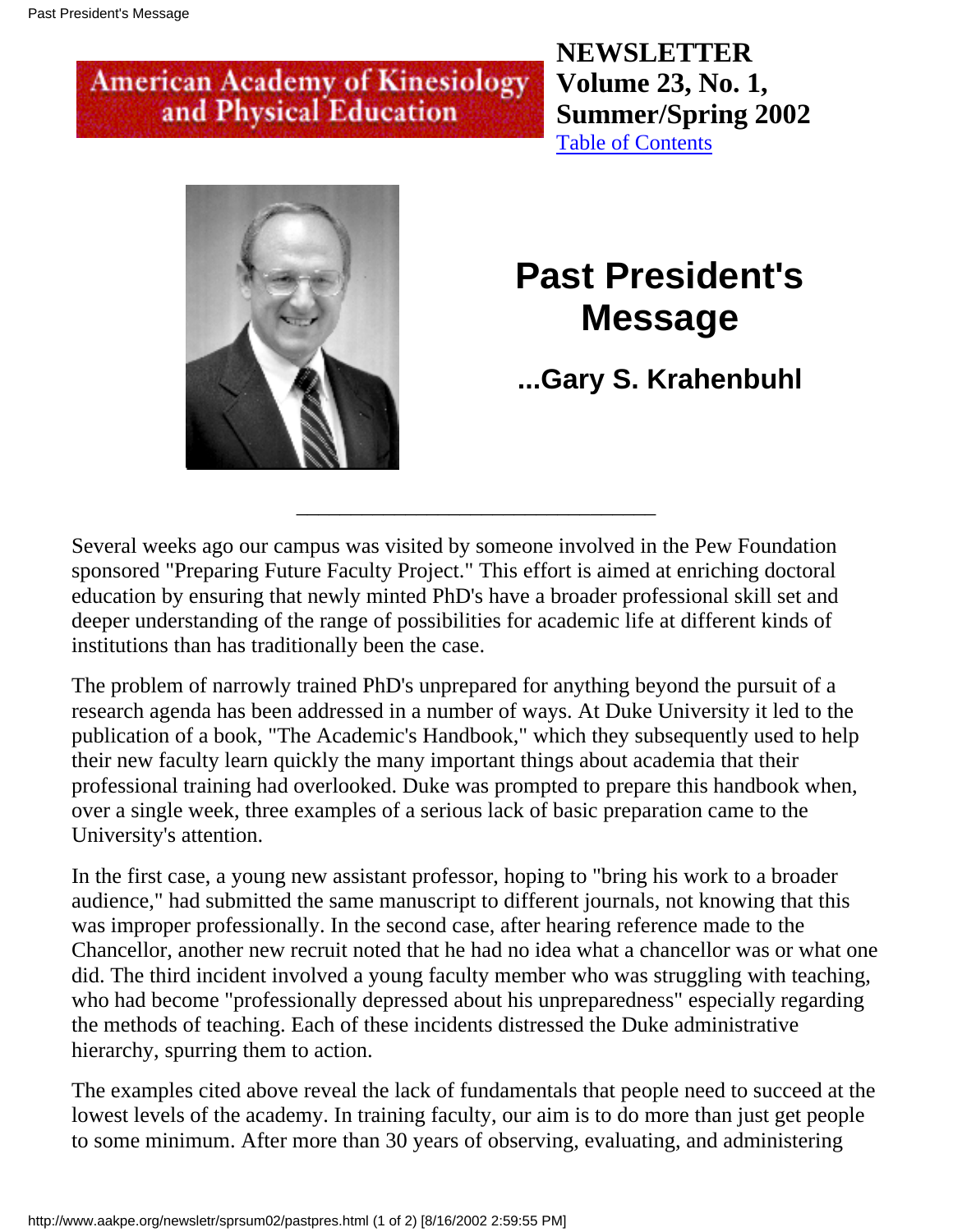faculty efforts, I continue to be astonished at the range of usefulness that one observes from people serving in similar academic roles. The few that fall at the top end of the performance range are what I have come to call the difference makers.

These individuals (the difference makers) may not have exhibited the academic profile one might imagine. They tended to be respected academics, but they were not necessarily the most distinguished figures in their respective fields of specialization. They tended to be younger and broader (intellectually), with a rich set of interdisciplinary connections. They were individuals with uncommon patience and persistence who were exceptional at moving from ideas to action. They were flexible, accommodating and adaptable; they continually revised and strengthened their ideas as they were shaped and sharpened by testing them on others.

These individuals were special in that they worried about results, not who got the credit. They were successful in larger arenas, capable of securing steady funding from the big national sources and were often asked to serve on review panels for these agencies and foundations. They thought strategically for the institution, not selfishly. They saw change as an opportunity, not as a threat. They cared about students (both undergraduates and graduates) and engaged them in their work. These individuals were great externally and understood the importance of a university telling its stories.

In sum, the difference makers were more than people who were engaged in teaching, research and service. They were catalysts for good. They lifted others around them to higher levels of productivity. Their value to the institution went far beyond what one could see on a resume.

Are we preparing difference makers? The theme and program from last year's cancelled meeting will be featured instead at this year's meeting. I am looking forward to hearing about the current condition of our programs that are preparing future faculty in kinesiology and physical education. I hope those individuals know something about the culture of higher education and I hope many of them will become difference makers in our field.

E-mail: [gary.krahenbuhl@asu.edu](mailto:gary.krahenbuhl@asu.edu)

Contact AAKPE c/o Human Kinetics: P.O. Box 5076, Champaign, IL 61820-2200, U.S.A., phone (800) 747-4457 or (217) 351-5076, fax (217) 351-2674, or email: [humank@hkusa.com](mailto:humank@hkusa.com) Back to [AAKPE Home Page](http://www.aakpe.org/index.htm) | Comments to: [webmaster@hkusa.com](mailto:webmaster@hkusa.com)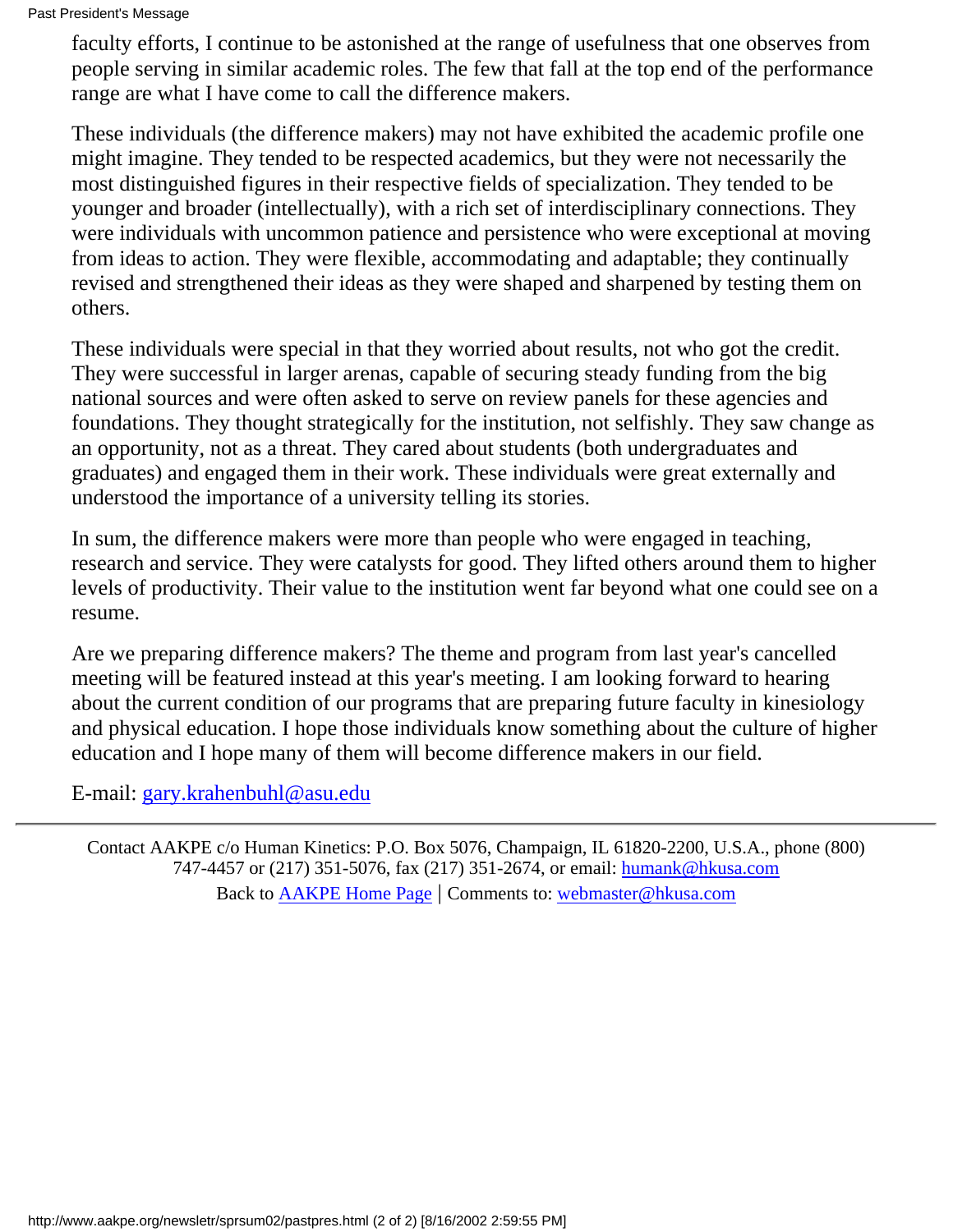**NEWSLETTER Volume 23, No. 1, Spring/Summer 2002** [Table of Contents](#page-0-0)

## <span id="page-5-0"></span>**Minutes of the Executive Committee Meeting**

### **Monday, May 6, 2002**

Present: B. Berger, D. Feltz, G. Krahenbuhl, R. Magill, J. Martens, K. Scott, S. Silverman

Absent: J. Dunn

**1. President D. Feltz called the meeting to order at 3:35 p. m. EDT**

#### **2. Approval of Minutes from the December 8th meeting in Illinois**

President-elect Magill moved, and Past-president Krahenbuhl seconded the approval of the minutes from the December 8, 2001 meeting in Illinois. The motion carried unanimously. This was followed by a brief discussion of how the Executive Committee's decision to postpone both new fellow elections and the selection of an additional Hetherington Award recipient was received by the membership. All reports suggested that the membership agreed with the decision.

#### **3. Update on Election of Officers**

President Feltz suggested that election ballots need to be distributed soon. K. Scott indicated that she would send a call for nominations for president-elect, secretary/treasurer, and member-at-large. Past-president Krahenbuhl noted it was critical to immediately work to get a list of nominees. President-elect Magill indicated he would work with K. Scott to get out the request for nominations by e-mail. This was followed by a discussion of possible nominees who the nominations committee might like to consider.

#### **4. Update on Vendien Lecture**

As a follow-up to the last meeting, further discussion occurred about the Vendien Lecture and how to use the money donated by Professor Vandien's estate to support a presentation by an International Fellow at each meeting without depleting the donation corpus. It was suggested that each Vendien Lecturer have his or her economy airfare paid for by the fund and that she or he receive an honorarium of \$500. Other options were presented and Past-president Krahenbuhl said he would further discuss the arrangements with Dan Landers, this year's program chair. It was decided to continue this discussion at the fall Executive Committee meeting.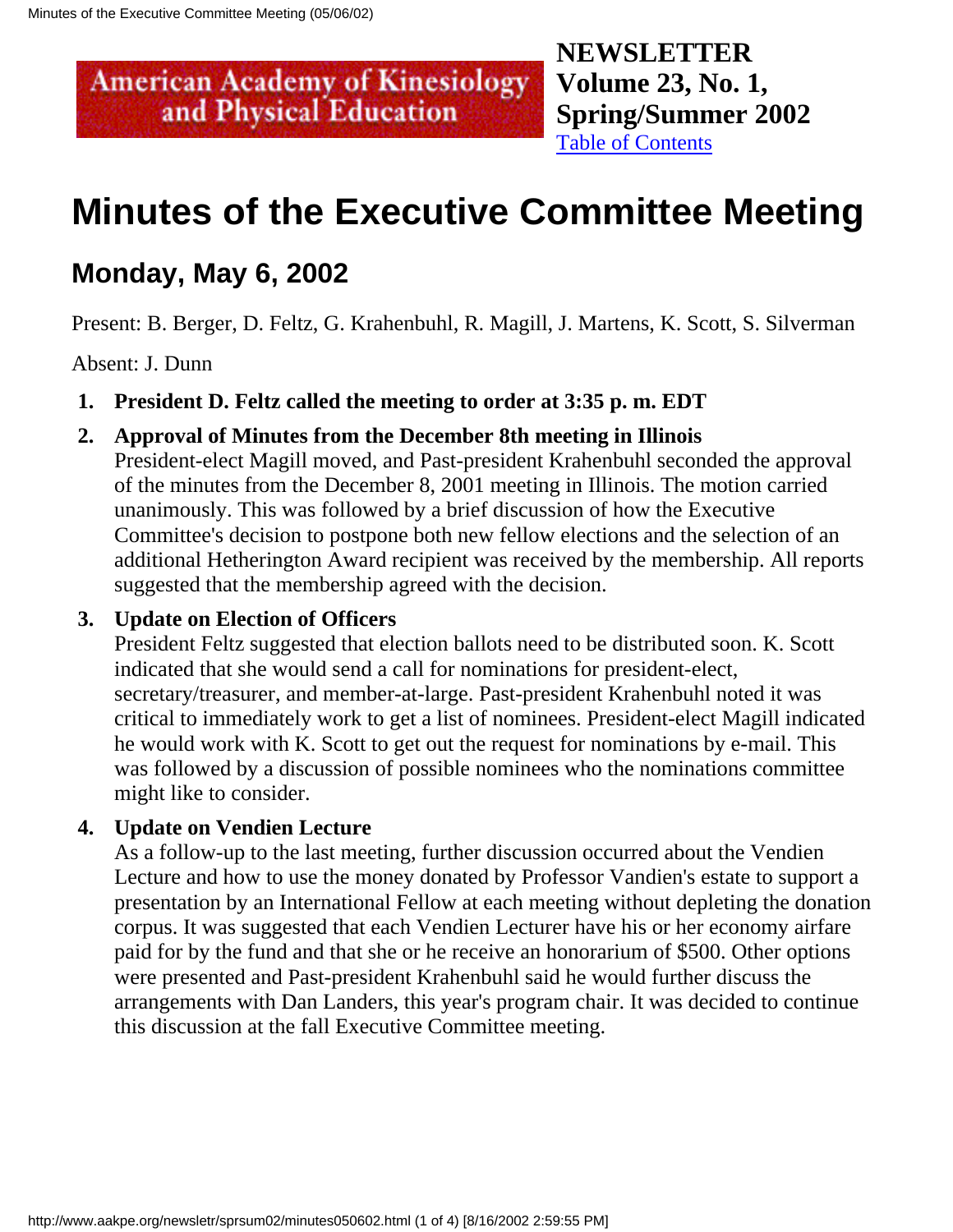#### **5. Update on Visibility Committee**

President Feltz reported for J. Dunn who chairs the Visibility Committee with members Scott Kretchmar, Bob Singer, and Mo Weiss. The committee has been busy generating ideas and possibilities. J. Dunn would welcome other ideas that the Executive Committee or any Fellow would like the committee to consider.

Among the ideas the committee is discussing are getting information out to the Chronicle of Higher Education about meetings and new fellows, resurrecting co-sponsoring the McKenzie Lecture at AAHPERD, promoting the graduate program evaluation, having position papers, and encouraging members to use "FAAKPE" after their names. The last idea, encouraging members to use "FAAKPE" after their names, will be revisited at the fall Executive Committee meeting since it is in the bylaws but not many Fellows actually use it. The committee will make a report at the fall meeting.

It was noted that the deadline to update Fellow information in the Directory of Specialists is May 17, 2002. K. Scott will compile the revised directory and ask R. Rikli to review. After a short discussion it was decided to invite emeriti to send information and each Emeritus Fellow can decide if she or he would like to be included in the directory.

#### **6. Newsletter Update**

President Feltz announce that the following Friday (May 10th) was the deadline for submitting items for the next Newsletter.

#### **7. Bylaws/Operating Code Change Mailing**

S. Silverman will get information to K. Scott by mid-June so that proposed changes can be sent to the membership well in advance of the 30 days required by the bylaws. Changes were discussed and approved at the previous meeting based on information from the Committee on Governance.

#### **8. Membership Update**

K. Scott reported that there are 182 Fellows who are current with their dues. This includes 99 Active Fellows, 51 Emeritus Fellows, and 32 International Fellows. There are an additional 15 Active Fellows who have not paid their dues for this year. K. Scott sent an e-mail reminder to these 15 Fellows explaining they have not paid their dues and some had responded to the reminder.

There was a discussion about the small number of Fellows who are three years or more behind in their dues. Last year they received letters from then-President Krahenbuhl indicating they were no longer eligible to list themselves as Fellows.

K. Scott reported that we had received \$817 in donations with dues payments. These donations are in addition to those donating back their conference fees.

There was a discussion of when dues notices were sent and when payments were due. There was strong feeling among the Executive Committee members that notices should go out earlier and payments should be due on December 31st. The reasons for these feelings were that many decide on charitable donations in December and it would be helpful if dues could be deducted for income tax purposes a year earlier. It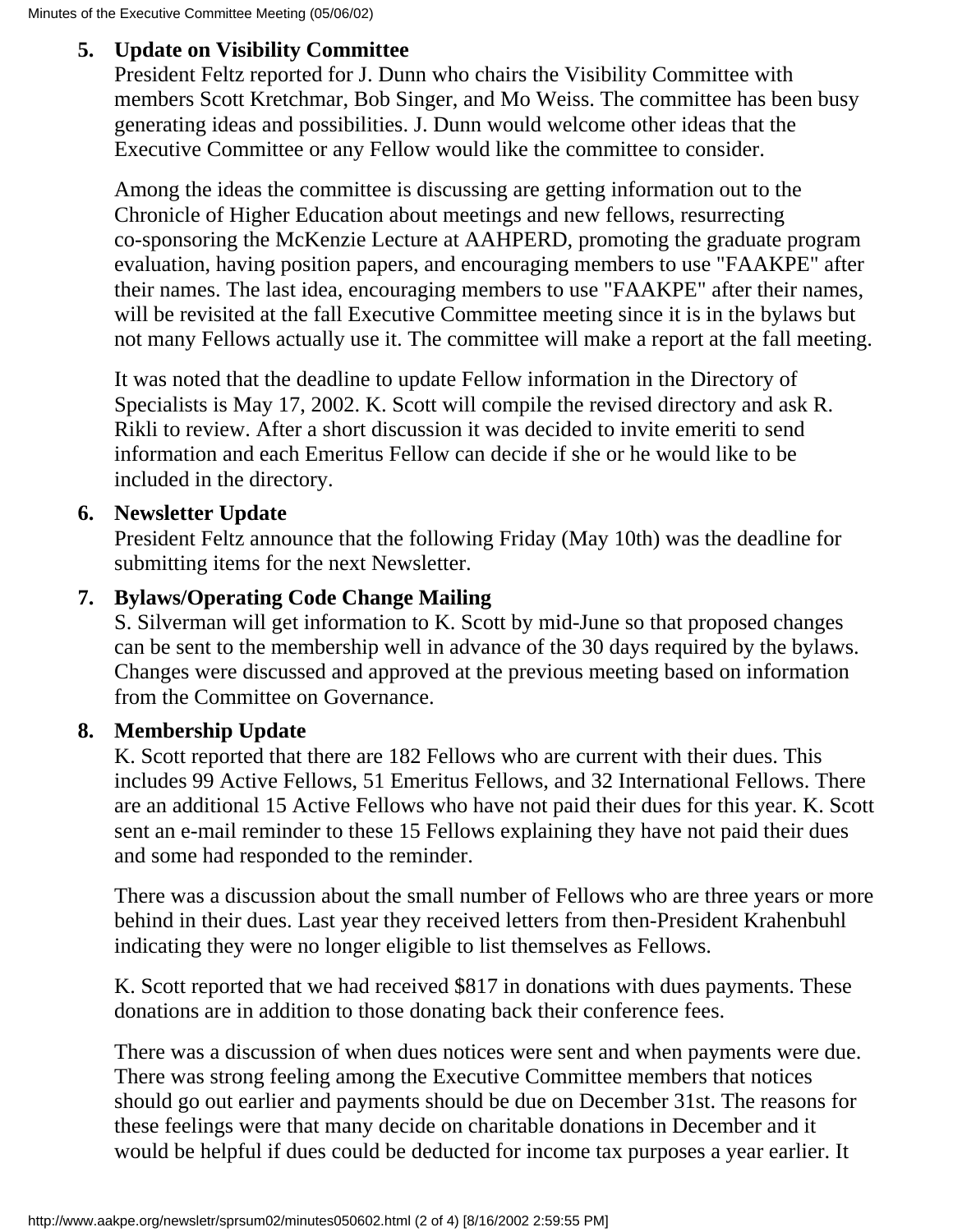Minutes of the Executive Committee Meeting (05/06/02)

was decided that dues statements would be sent out for the following year after the fall meeting and that the deadline would be December 31st in future years.

#### **9. Directory of Specialists**

This agenda item was dealt with partially under item 5 above. K. Scott reported that 53 Fellows had sent in new or updated entries. Once all have been received the entries will be sent to R. Rikli for editing and to look at consistency. President Feltz said she would ask J. Dunn and the Visibility Committee to look at ways in which the directory would help with the Academy's visibility initiative. An extensive discussion followed on ways to access the directory and to make it more useful. J. Martens indicated that she would check with the HK webmaster and get back to the Executive Committee on possibilities and problems.

#### **10. 2003 Meeting and Proposed Theme**

J. Martens reminded the committee that the next meeting would be at Callaway Gardens in Georgia. The possible dates are September 11th to September 14th or September 18th to September 21st. These dates are not in conflict with the AAASP nor the Jewish holidays and are early enough in the fall so that all activities can be accommodated. After some discussion the group agreed that the later date might be better since the earlier date is close to the start of the academic semester.

President Feltz, who will chair the program on the new rotation of duties among officers, suggested that the topic of the meeting be focused on obesity. This topic cuts across most areas of the Academy and would return the meeting focus to an academic topic of interest. She noted that at the recent AAHPERD meeting NASPE had interdisciplinary sessions on obesity and talked with others who thought this topic had lots of merit. There was consensus that this topic would be appropriate for the 2003 meeting and was followed by a discussion of possible keynote speakers.

It was noted that the 75th anniversary meeting of the AAKPE would occur in 2005. The person who is elected president-elect this year will be program chair while he or she serves as past-president. There was discussion about the importance of celebrating our 75th year and history during that meeting.

#### **11. Website review and Recommendations**

There was a discussion of J. Martens ideas for improving the website which were presented at the last meeting. There was agreement that these would greatly improve our current website and we should move forward. President Feltz noted that she would work with J. Martens to improve the website.

The Meeting was adjourned at 4:56 p.m. EDT

Respectfully submitted. Stephen Silverman Secretary-Treasurer

**Contact AAKPE c/o Human Kinetics: P.O. Box 5076, Champaign, IL 61820-2200, U.S.A., phone (800) 747-4457 or (217) 351-5076, fax (217) 351-2674, or email: [humank@hkusa.com](mailto:humank@hkusa.com)**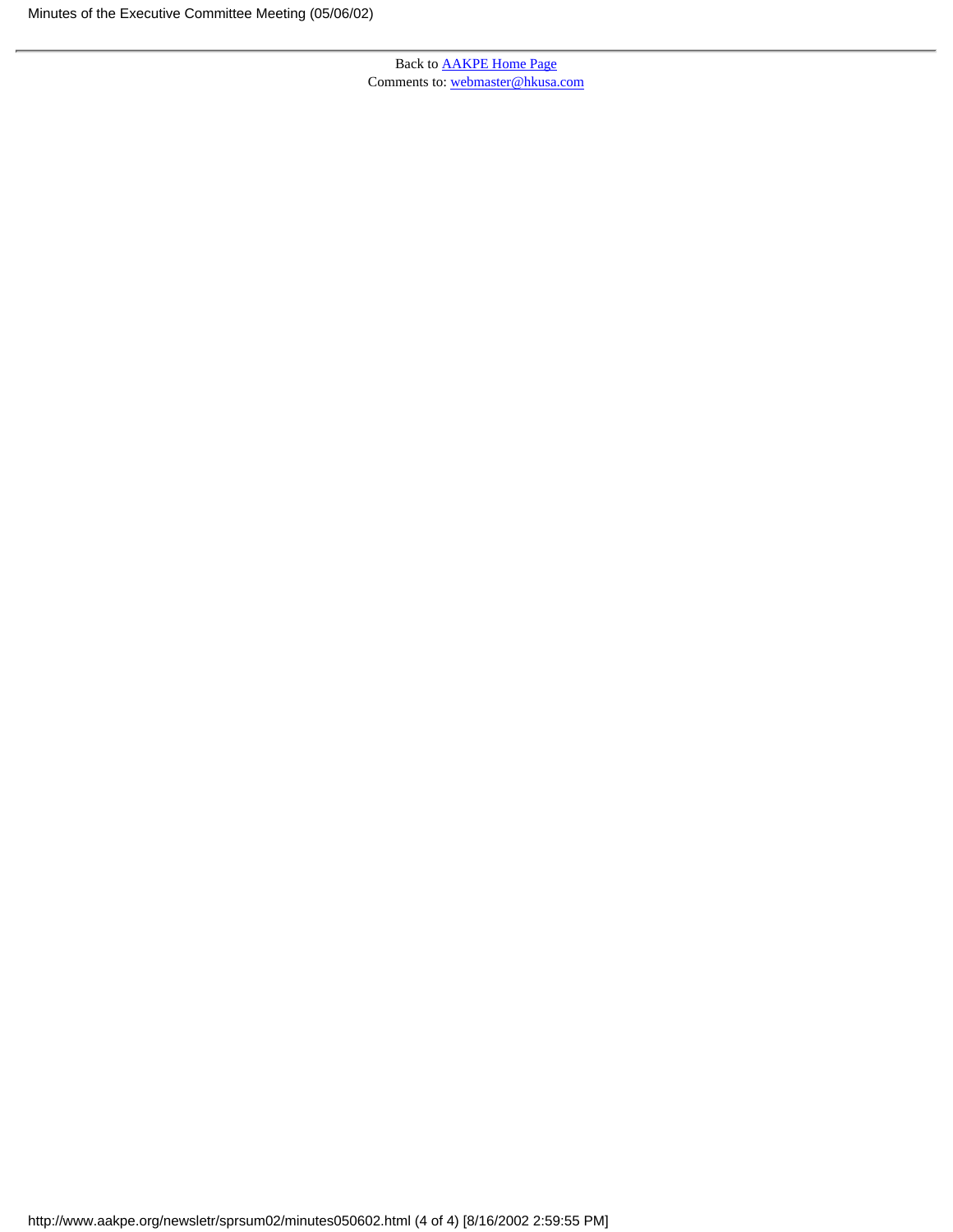**NEWSLETTER Volume 23, No. 1, Spring/Summer 2002** [Table of Contents](#page-0-0)

## <span id="page-9-0"></span>**Committee on Memorials**

Please notify Janet Harris ([jharris2@calstatela.edu](mailto:jharris2@calstatela.edu); ph 323/343-4653), Chair of the Committee on Memorials, if you learn that an AAKPE Fellow has passed away. I will make arrangements for a member of the Committee or another AAKPE Fellow to write a statement of rememberance which he/she will read at the Annual Meeting next Fall in Tucson. Thank you in advance for helping to keep us all informed.

**Contact AAKPE c/o Human Kinetics: P.O. Box 5076, Champaign, IL 61820-2200, U.S.A., phone (800) 747-4457 or (217) 351-5076, fax (217) 351-2674, or email: [humank@hkusa.com](mailto:humank@hkusa.com)**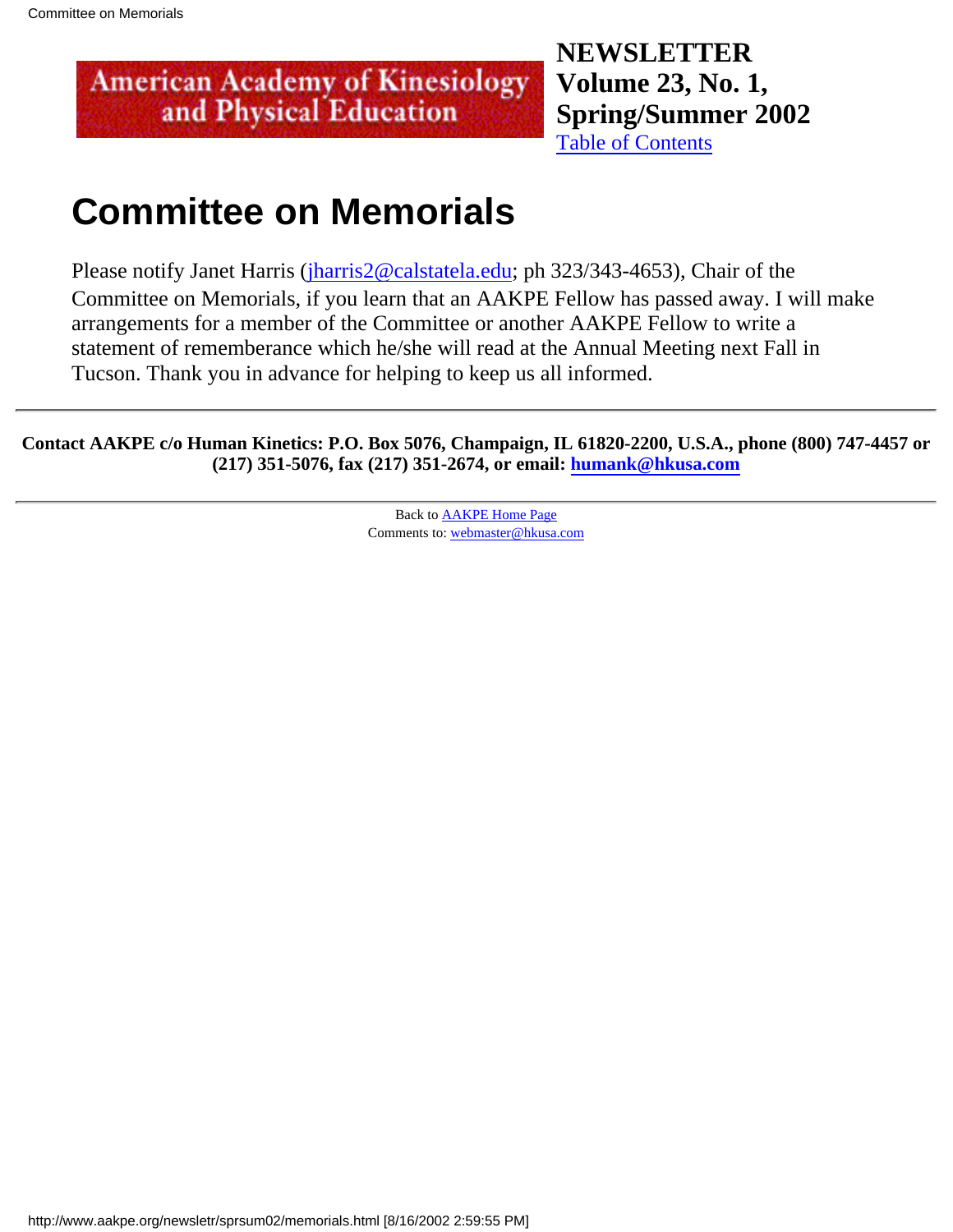**NEWSLETTER Volume 23, No. 1, Spring/Summer 2002** [Table of Contents](#page-0-0)

## <span id="page-10-0"></span>**Visibility Committee**

John M. Dunn, Chair

The Visibility Committee is a Presidential Committee initiated by Robert Singer in 1995 during his AAKPE Presidency and continued during subsequent presidencies. The committee is charged with the responsibility for generating recommendations that can be implemented to enhance the visibility of the Academy. In March, I forwarded to the committee members (S. Kretchmar, R. Singer, and M. Weiss) a first draft of a series of "thoughts" that I had about how best to enhance the Academy and its members. These included suggestions that are "obvious" but not currently operational, such as sending news releases to media sources (local institutional paper, Chronicle of Higher Education etc.) when a member is inducted. This simple but achievable recommendation would serve to highlight the newest members as well as promote the Academy. A sensitive but important related topic is to revisit (again) the site of the annual meeting and whether the Academy is accessible and open to other non-members who might benefit from the meeting, its presenters and presentations. Other areas of possible discussion included the Academy Papers and whether the reliance on Quest provides the appropriate outlet for the papers.

Although feedback from committee members is still surfacing, it is clear that the committee will need to separate items that focus on how best to enhance visibility for members (recognition, induction etc.) from the Academy (the organization) itself. In the latter category, the effort to publish a document that analyses and comments on graduate programs is an example of an excellent effort to contribute to and serve the discipline/profession. Many, I suspect, would argue that the Academy has lost its prestige or "influence" factor as the forum where critical issues facing the field are addressed, discussed, debated, the results of which lead to new directions or outcomes that serve to inform (influence) others. Related to this concern, is the opinion shared by some that the Academy has lost its "lead" as a change agent for issues confronting the profession/discipline. Critics might also suggest that the newest members of the profession are unaware of the Academy and, if aware, are not clear as to its mission.

The goal of the committee will be to continue to formulate our thinking into recommendations that can be shared with the Executive Committee and, as appropriate, submitted to the membership for discussion, debate, and action. The committee welcomes input from each member; we need your thoughts and input. Members of the Committee include:

John M. Dunn, Chair Scott Kretchmar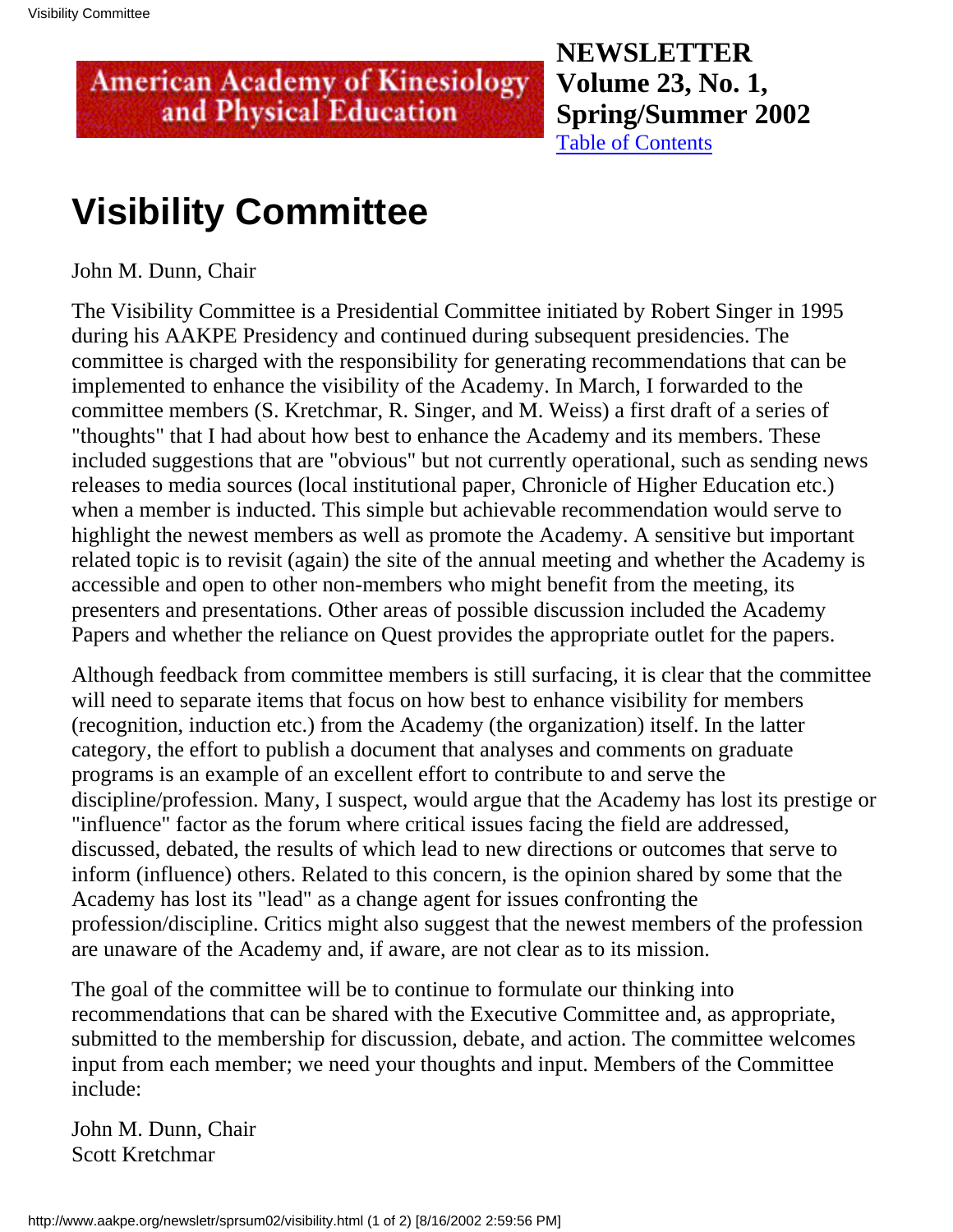Robert Singer Maureen Weiss Deborah Feltz (Ex-Officio)

#### **Contact AAKPE c/o Human Kinetics: P.O. Box 5076, Champaign, IL 61820-2200, U.S.A., phone (800) 747-4457 or (217) 351-5076, fax (217) 351-2674, or email: [humank@hkusa.com](mailto:humank@hkusa.com)**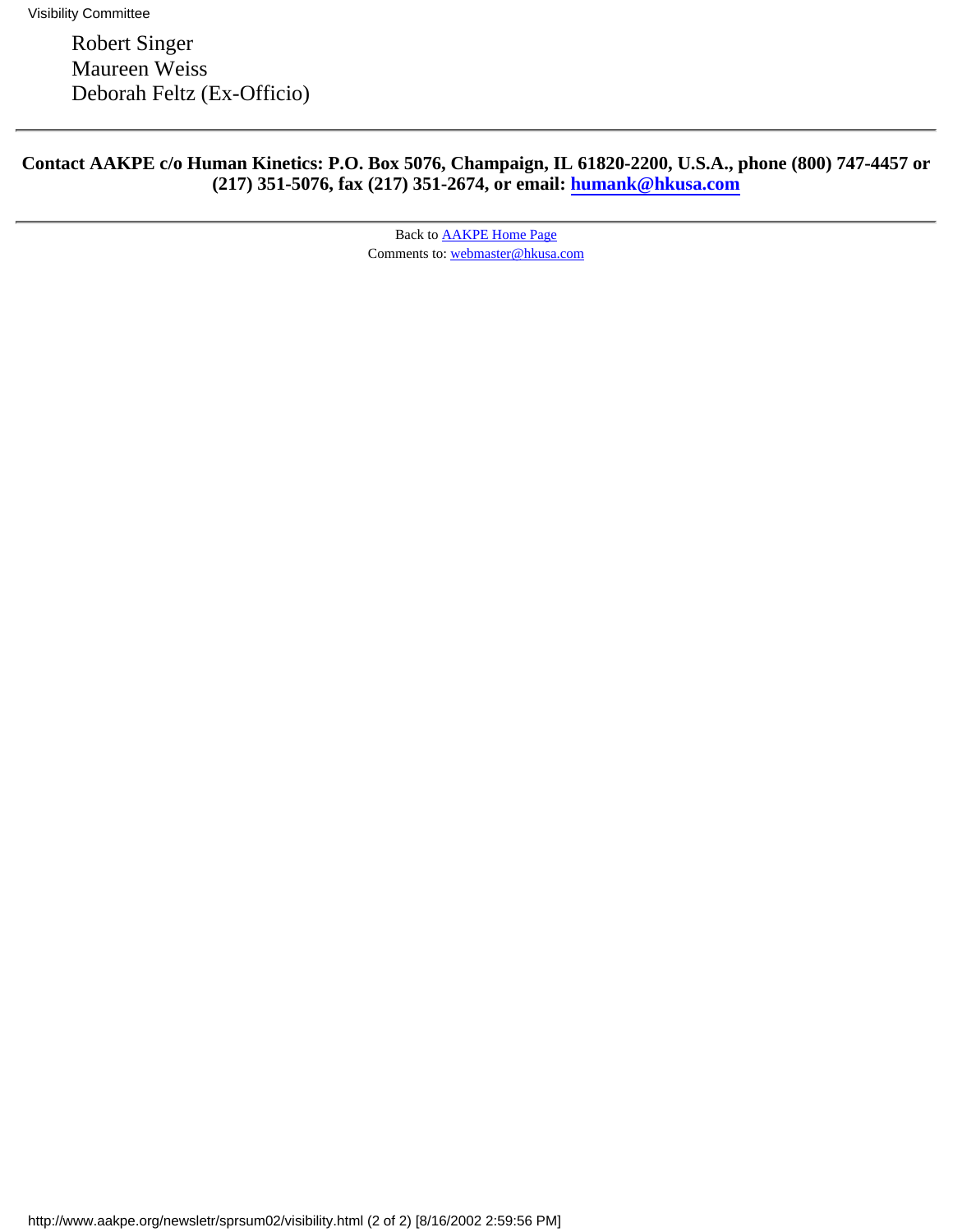**NEWSLETTER Volume 23, No. 1, Spring/Summer 2002** [Table of Contents](#page-0-0)

## <span id="page-12-0"></span>**"Letters to Monty"**

Please submit letters to Mike Sherman at [sherman.4@osu.edu](mailto:sherman.4@osu.edu) for future editions of the newsletter.

**Contact AAKPE c/o Human Kinetics: P.O. Box 5076, Champaign, IL 61820-2200, U.S.A., phone (800) 747-4457 or (217) 351-5076, fax (217) 351-2674, or email: [humank@hkusa.com](mailto:humank@hkusa.com)**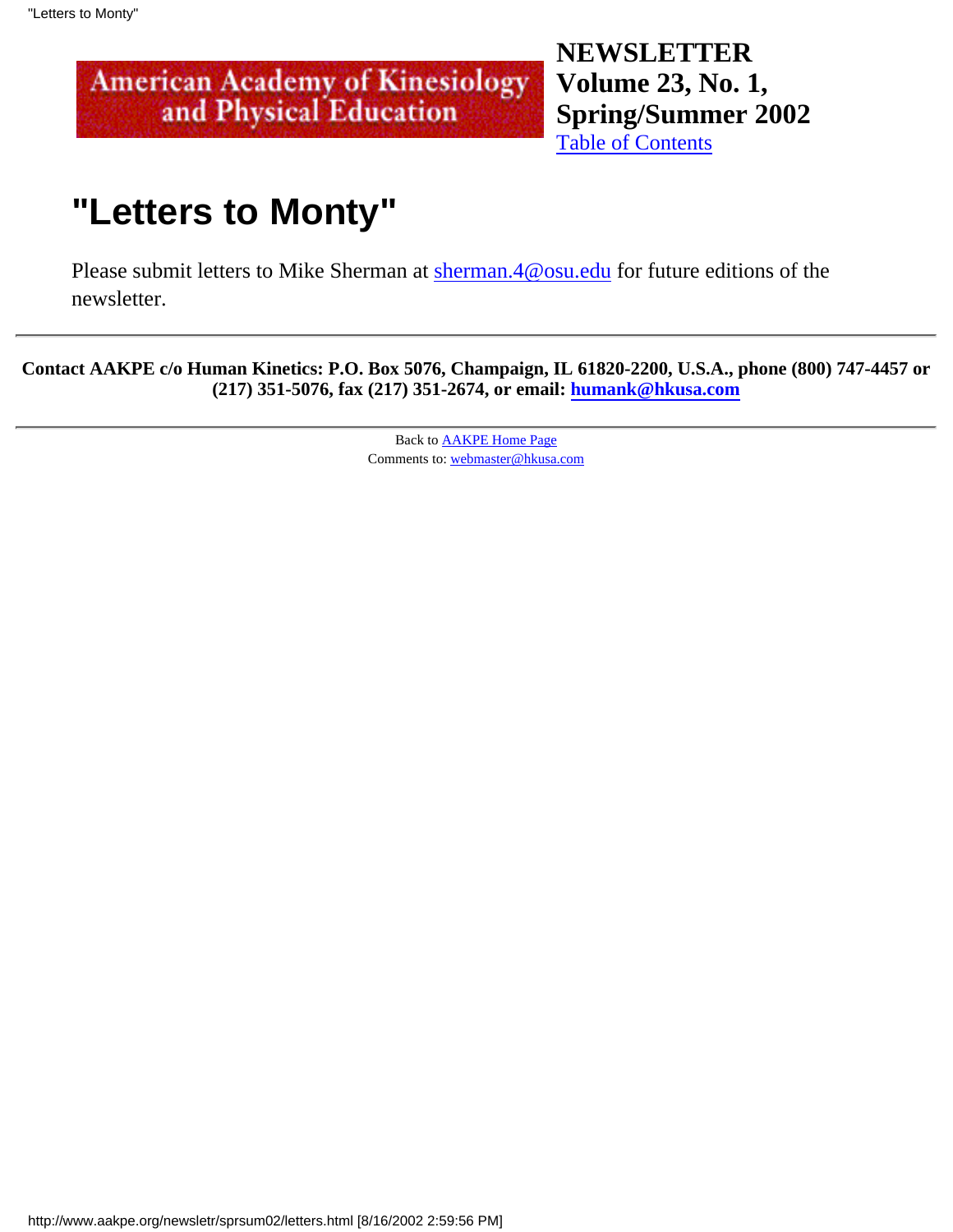### **NEWSLETTER Volume 23, No. 1, Spring/Summer 2002**

[Table of Contents](#page-0-0)

## <span id="page-13-0"></span>**News from Members**

Dear American Academy of Kinesiology and Physical Education:

I have recently retired from active duties at the University of Western Ontario. I continue to do research and publish some papers of recent experiments, and enjoy a slower pace. I plan to move this summer to a remote area of northern Ontario on the edge of a lovely lake. This move will end any further science but start a new life with new interests. I would like to let some of my good friends in the Academy of my retirement. A special word to Henry Montoye, John Faulkner, and others of early work at the University of Michigan.

Best wishes to all,

David A. Cunningham, Ph.D., Professor Emeritus, Departments of Physiology & Kinesiology The University of Western Ontario London, Ontario, Canada, N6A 3K7 London, Ontario Canada, N6A 5C1 Phone: 519 661 1605 Fax: 519 661 1612 email: [cunningh@julian.uwo.ca](mailto:cunningh@julian.uwo.ca)

Lawrence W. Green has moved from the University of British Columbia to CDC in Atlanta where he is now heading the Office of Extramural Prevention Research and Academic Partnerships.

Please submit news and information to Mike Sherman at [sherman.4@osu.edu](mailto:sherman.4@osu.edu) that can be included in the next newsletter.

**Contact AAKPE c/o Human Kinetics: P.O. Box 5076, Champaign, IL 61820-2200, U.S.A., phone (800) 747-4457 or (217) 351-5076, fax (217) 351-2674, or email: [humank@hkusa.com](mailto:humank@hkusa.com)**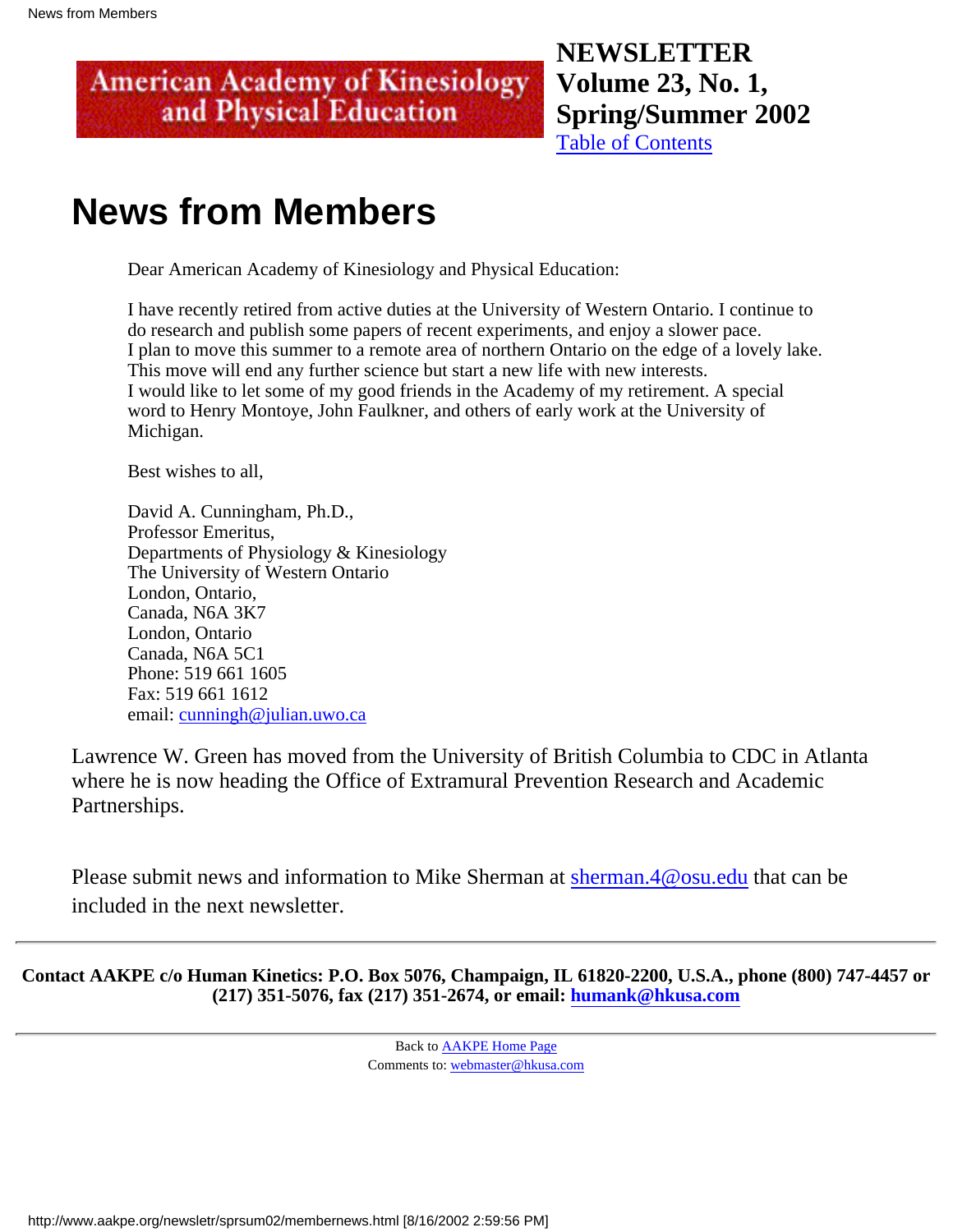**NEWSLETTER Volume 23, No. 1, Spring/Summer 2002** [Table of Contents](#page-0-0)

## <span id="page-14-0"></span>**New Fellows elected to the Academy for September, 2001 but whose induction is delayed until September, 2002**

### **New Active Fellows**

#### **Brenda Light Bredemeier, Ph.D.**

Mendelson Center for Sport, Character and Culture University of Notre Dame Notre Dame, Indiana 46556 Phone: (219) 631-4445 Email: [bredemeier.l@und.edu](mailto:bredemeier.l@und.edu)

#### **Daniel M. Corcos, Ph.D.**

School of Kinesiology University of Illinois-Chicago (M/C 194) 901 West Roosevelt Road Chicago, Illinois 60608 Phone: (312) 355-1708 Email: [dcorcos@uic.edu](mailto:dcorcos@uic.edu)

#### **Ben F. Hurley, Ph.D.**

Department of Kinesiology University of Maryland College Park, Maryland 20742-2611 Phone: (301) 405-2486 Email: [bh24@umail.umd.edu](mailto:bh24@umail.umd.edu)

#### **Allen W. Jackson, Ed.D.**

Department of Kinesiology, Health Promotion, and Recreation University of North Texas Denton, Texas 76203-1337 Phone: (940) 565-2651 Email: [jacksona@coefs.coe.unt.edu](mailto:jacksona@coefs.coe.unt.edu)

#### **C. Jessie Jones, Ph.D.**

Department of Kinesiology and Health Promotion California State University, Fullerton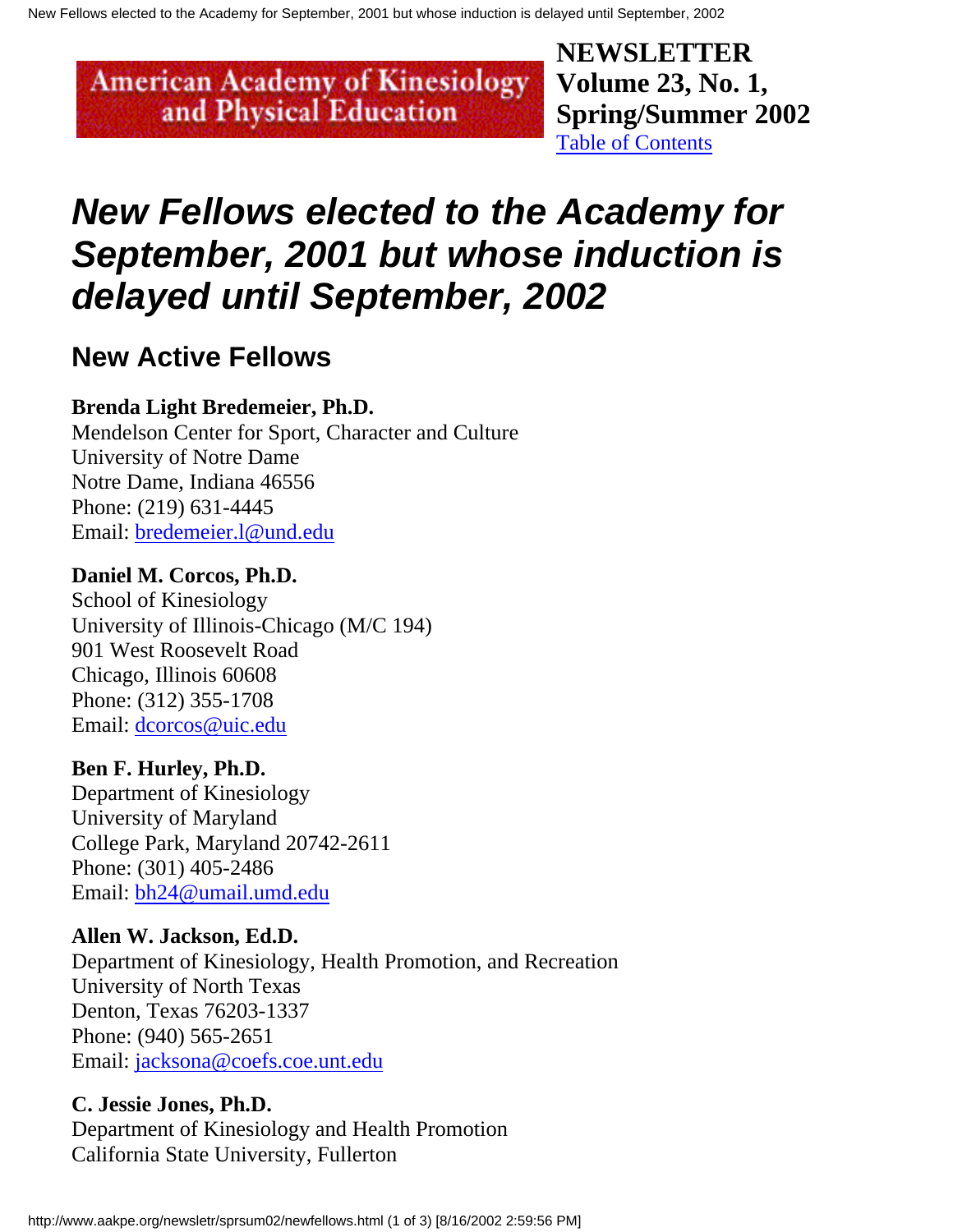New Fellows elected to the Academy for September, 2001 but whose induction is delayed until September, 2002

Fullerton, California 92834 Phone: (714) 278-2620 Email: [jjones@fullerton.edu](mailto:jjones@fullerton.edu)

#### **Mary Jo Kane, Ph.D.**

Tucker Center for Research on Girls & Women in Sport School of Kinesiology and Leisure Studies University of Minnesota Minneapolis, Minnesota 55455 Phone: (612) 625-3870 Email: [maryjo@umn.edu](mailto:maryjo@umn.edu)

#### **Mark L. Latash, Ph.D.**

Department of Kinesiology 276-L Recreation Building Penn State University University Park, PA 16802 Phone: (814) 863-5374 Email: [mll11@psu.edu](mailto:mll11@psu.edu)

#### **Penny McCullagh, Ph.D.**

Department of Kinesiology and Physical Education California State University at Hayward 2800 Carlos Bee Blvd. Hayward, California 94542 Phone: (510) 885-3061 Email: [pennymc@csuhayward.edu](mailto:pennymc@csuhayward.edu)

#### **Patrick J. O'Connor, Ph.D.**

Department of Exercise Science University of Georgia Athens, Georgia 30602-6554 Phone: (706) 542-4382 Email: [poconnor@coe.uga.edu](mailto:poconnor@coe.uga.edu)

#### **Christine M. Snow, Ph.D.**

Department of Exercise and Sport Science Oregon State University Corvallis, OR 97331 Phone: (541) 737-6788 Email: [christine.snow@orst.edu](mailto:christine.snow@orst.edu)

#### **Robin S. Vealey, Ph.D.**

Department of Physical Education, Health and Sport Studies Miami University Oxford, Ohio 45056 Phone: (513) 529-2720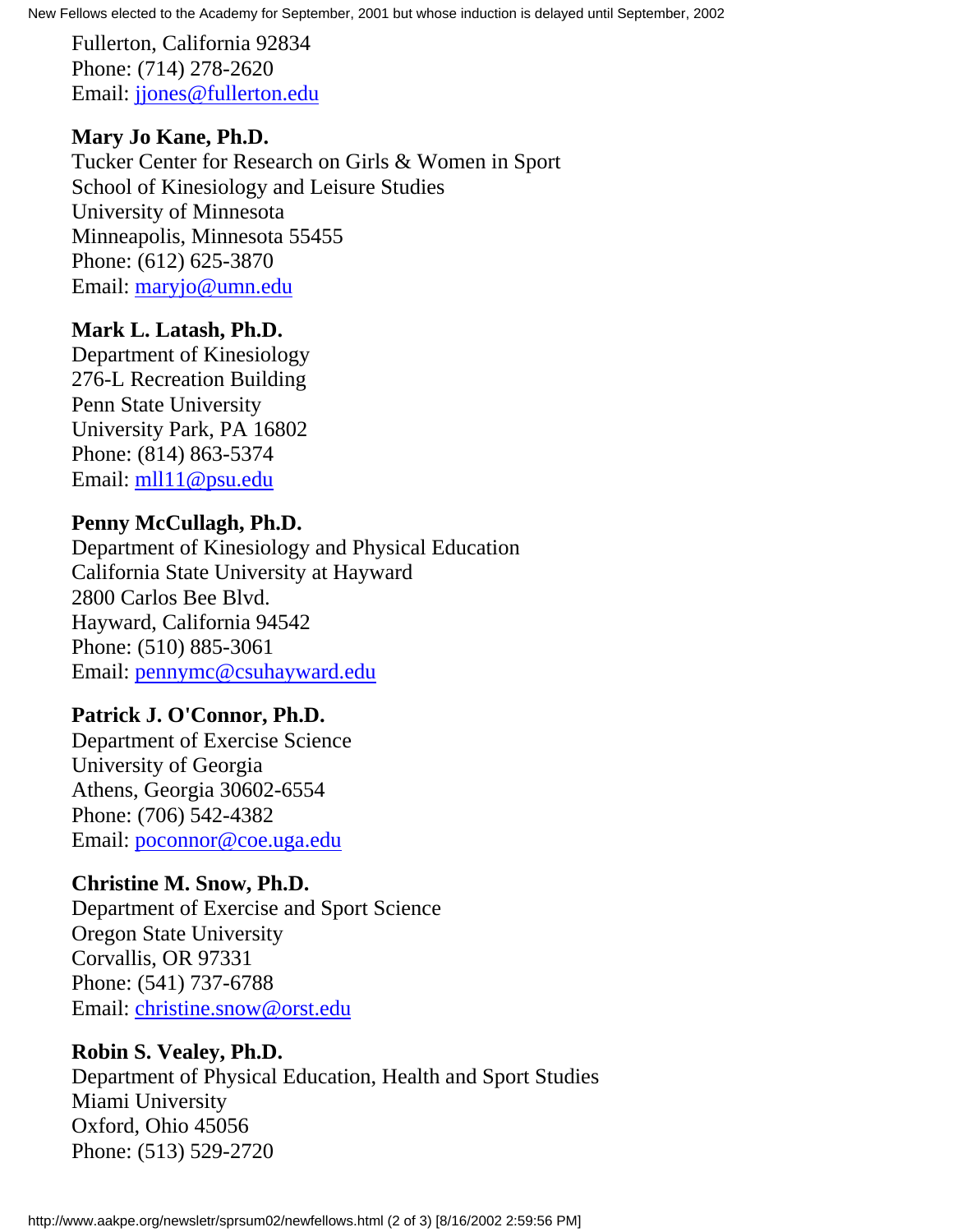New Fellows elected to the Academy for September, 2001 but whose induction is delayed until September, 2002

Email: [vealeyrs@muohio.edu](mailto:vealeyrs@muohio.edu)

#### **Stephen A. Wallace, Ph.D.**

Department of Kinesiology San Francisco State University San Francisco, California 94132 Phone: (415) 338-6984 Email: [saw@sfsu.edu](mailto:saw@sfsu.edu)

### **New International Fellow**

#### **Pierre Lagassé, Ph.D.**

Department de Médecine sociale et préventive Pavillon de l'Est, bureau 1106 Université Laval Québec, Canada, G1K 7P4 Phone: (418) 656-7102 Email: [pierre.lagasse@kin.msp.ulaval.ca](mailto:pierre.lagasse@kin.msp.ulaval.ca)

**Contact AAKPE c/o Human Kinetics: P.O. Box 5076, Champaign, IL 61820-2200, U.S.A., phone (800) 747-4457 or (217) 351-5076, fax (217) 351-2674, or email: [humank@hkusa.com](mailto:humank@hkusa.com)**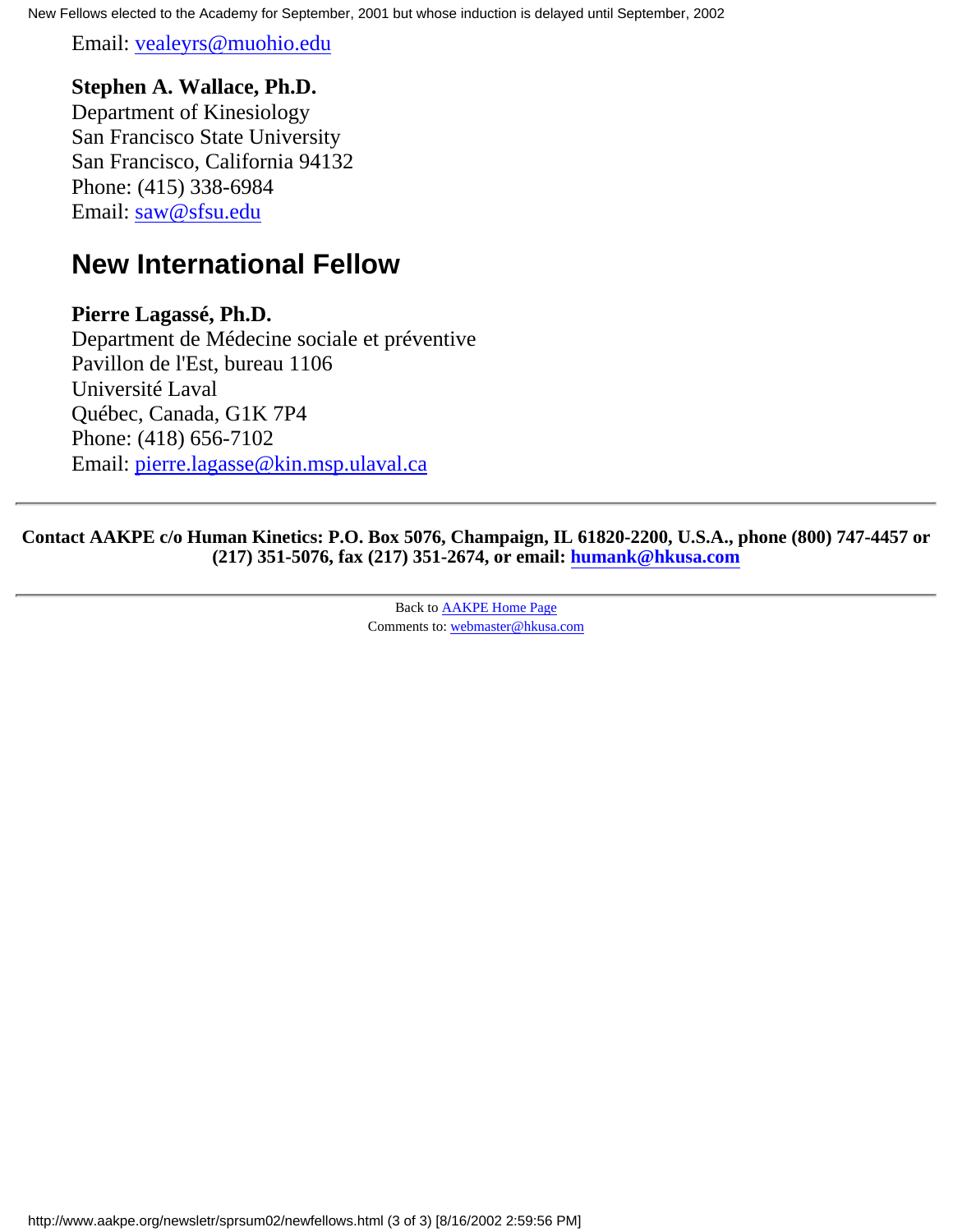**NEWSLETTER Volume 23, No. 1, Spring/Summer 2002** [Table of Contents](#page-0-0)

## <span id="page-17-0"></span>**AAKPE Executive Board as of 1/2002**

#### *President*

 Deborah L. Feltz Department of Kinesiology Michigan State University 138 IM Sports Circle East Lansing, MI 48824 Tel: 517-355-4732 Fax: 517-353-2944 Email: [dfeltz@msu.edu](mailto:dfeltz@msu.edu)

#### *President-Elect*

 Richard A. Magill, PhD Dept. of Kinesiology Louisiana State University Baton Rouge LA 70803-7101 Tel: 225-578-3548 Fax: 225-578-3680 Email: [rmagill@lsu.edu](mailto:rmagill@lsu.edu)

#### *Past-President*

 Gary Krahenbuhl Senior Vice President, ADM A203 Arizona State University Tempe, AZ 85287-2203 Tel: 480-965-5756 Fax: 480-965-1093 Email: [gary.krahenbuhl@asu.edu](mailto:gary.krahenbuhl@asu.edu)

#### *Secretary-Treasurer (2000-2002)*

 Stephen J. Silverman Columbia University Box 126 Teachers College New York, NY 10027-6696 Tel: 212-678-3324 Fax: 212-678-8259 Email: [ss928@columbia.edu](mailto:ss928@columbia.edu)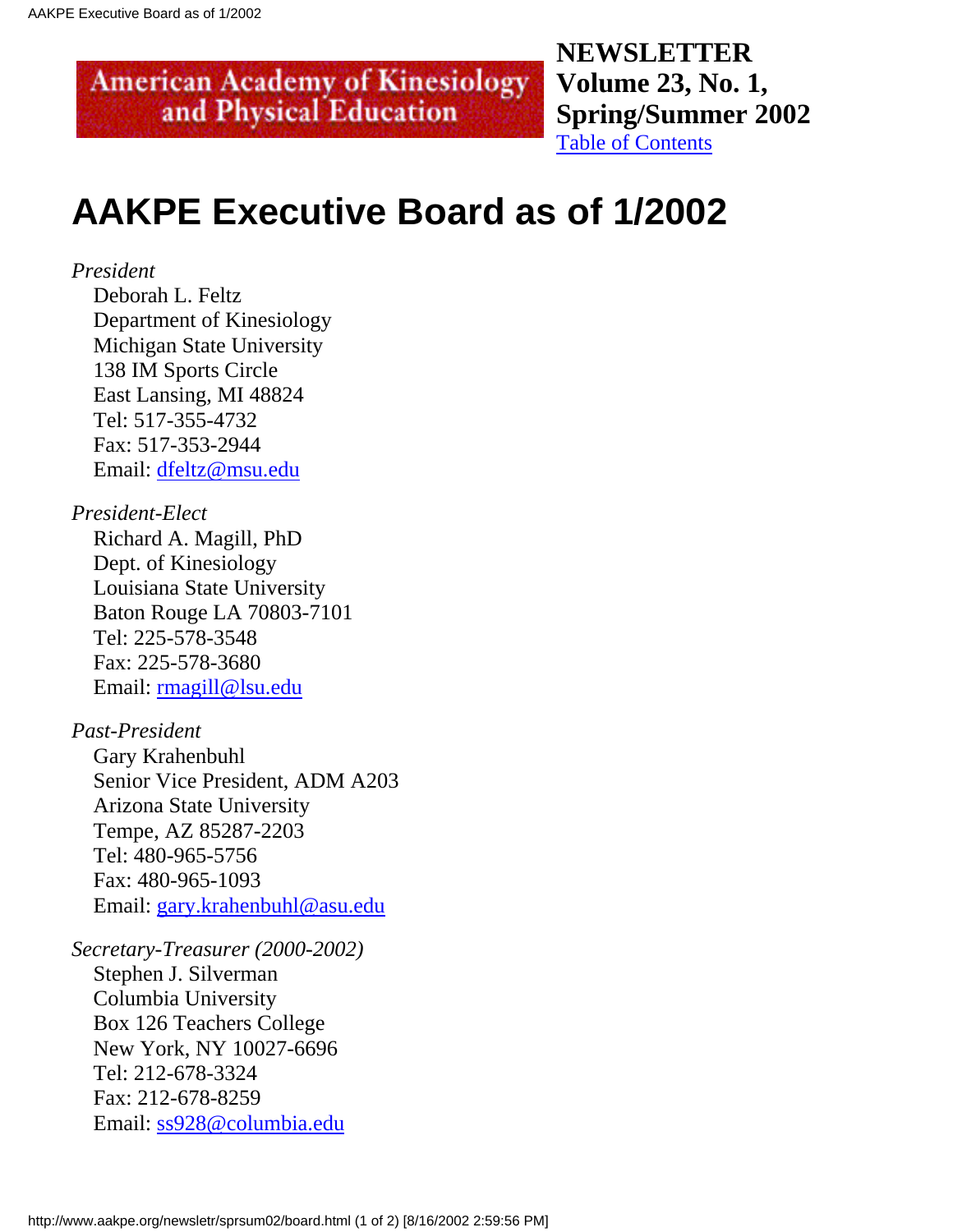AAKPE Executive Board as of 1/2002

*Member-at-Large (2001-2003)* Bonnie G. Berger, EdD School of HMSLS Bowling Green State University Eppler Complex C-117 Bowling Green OH 43403-0248 Tel: 419-372-2334 Fax: 419-372-2877 Email: [Bberger@bgnet.bgsu.edu](mailto:Bberger@bgnet.bgsu.edu)

*Member-at-Large (2000-2002)*

 John M. Dunn University of Utah Dean's Office, College of Health 250 S. 1850 E, Room 200 Salt Lake City, UT 84112-0920 Tel: 84112-0920 Fax: 801-581-8537 Email: [john.dunn@health.utah.edu](mailto:john.dunn@health.utah.edu)

#### *Business Office*

 Kim Scott/Julie Martens Human Kinetics P.O. Box 5076 Champaign, IL 61825-5076 Tel: 217-351-5076 ext. 2234 Fax: 217-351-2674 Email: [kims@hkusa.com](mailto:kims@hkusa.com)

**Contact AAKPE c/o Human Kinetics: P.O. Box 5076, Champaign, IL 61820-2200, U.S.A., phone (800) 747-4457 or (217) 351-5076, fax (217) 351-2674, or email: [humank@hkusa.com](mailto:humank@hkusa.com)**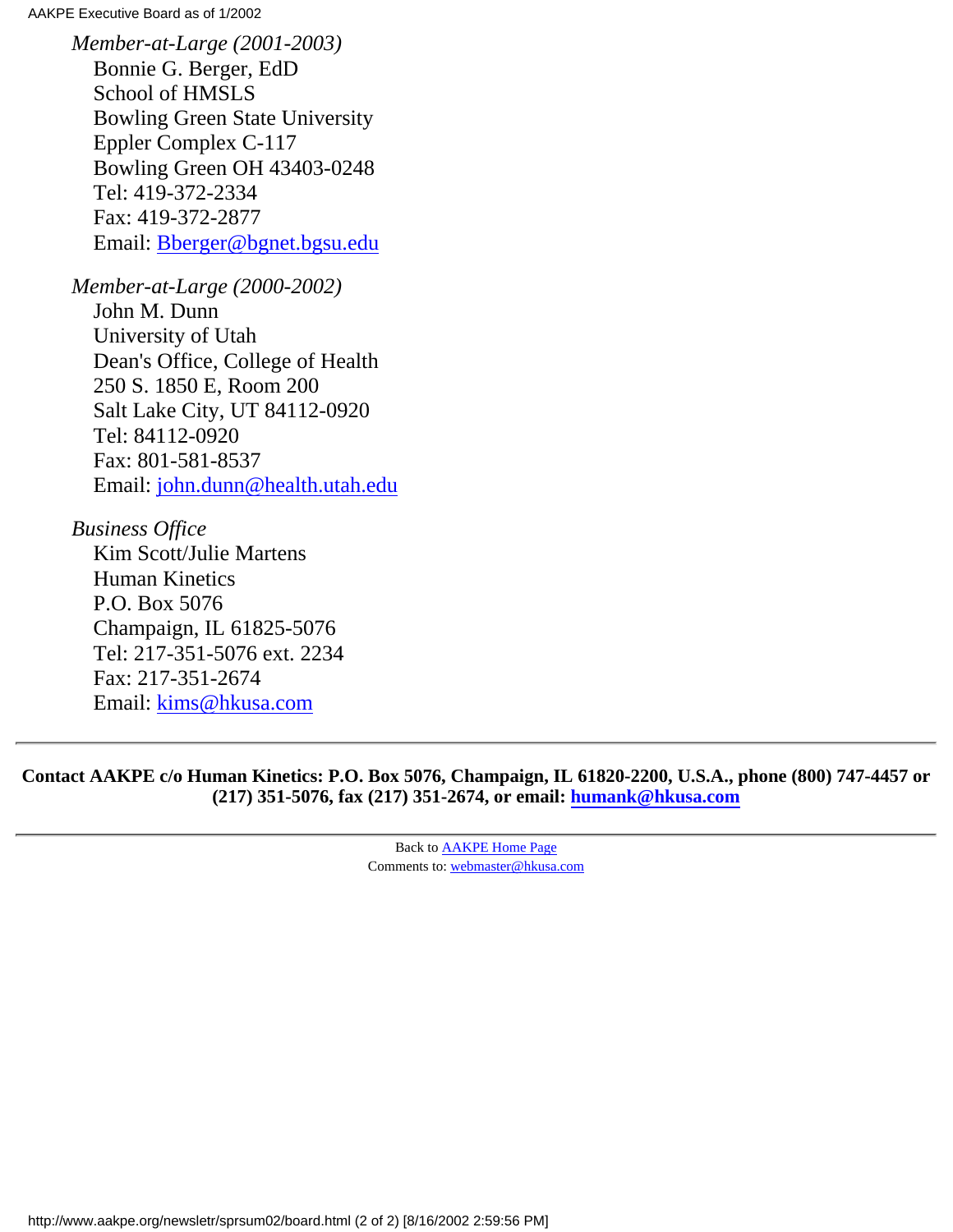**NEWSLETTER Volume 23, No. 1, Spring/Summer 2002** [Table of Contents](#page-0-0)

## <span id="page-19-0"></span>**Members of the AAKPE Standing Committees**

#### **Documents of Governance**

 Tim White - Chair Jim Morrow, Jr. (2002) Steve Silverman (2003)

#### **Historian**

Scott Kretchmar (2002)

#### **Awards**

 Mary O'Sullivan (2002) - Chair Carl Caspersen (2002) Gil Reeve (2003) Rachel Yeater (2003) Gary Kamen (2004) Claudine Sherrill (2004)

#### **Membership**

 Emily Haymes (2002) - Chair Dana Brooks (2002) Jeff McCubbin (2002) Cathy Ennis (2003) John Ivy (2003) Karen French(2003) Mark Fischman (2004) Bruce Gladden (2004) Jean Williams (2004)

#### **Newsletter Editor**

Mike Sherman

#### **Nominations**

 Dick Magill (2002) - Chair Mike Wade (2002) Sharon Plowman (2002) Bonnie Berger (2003) Hal Morris (2003)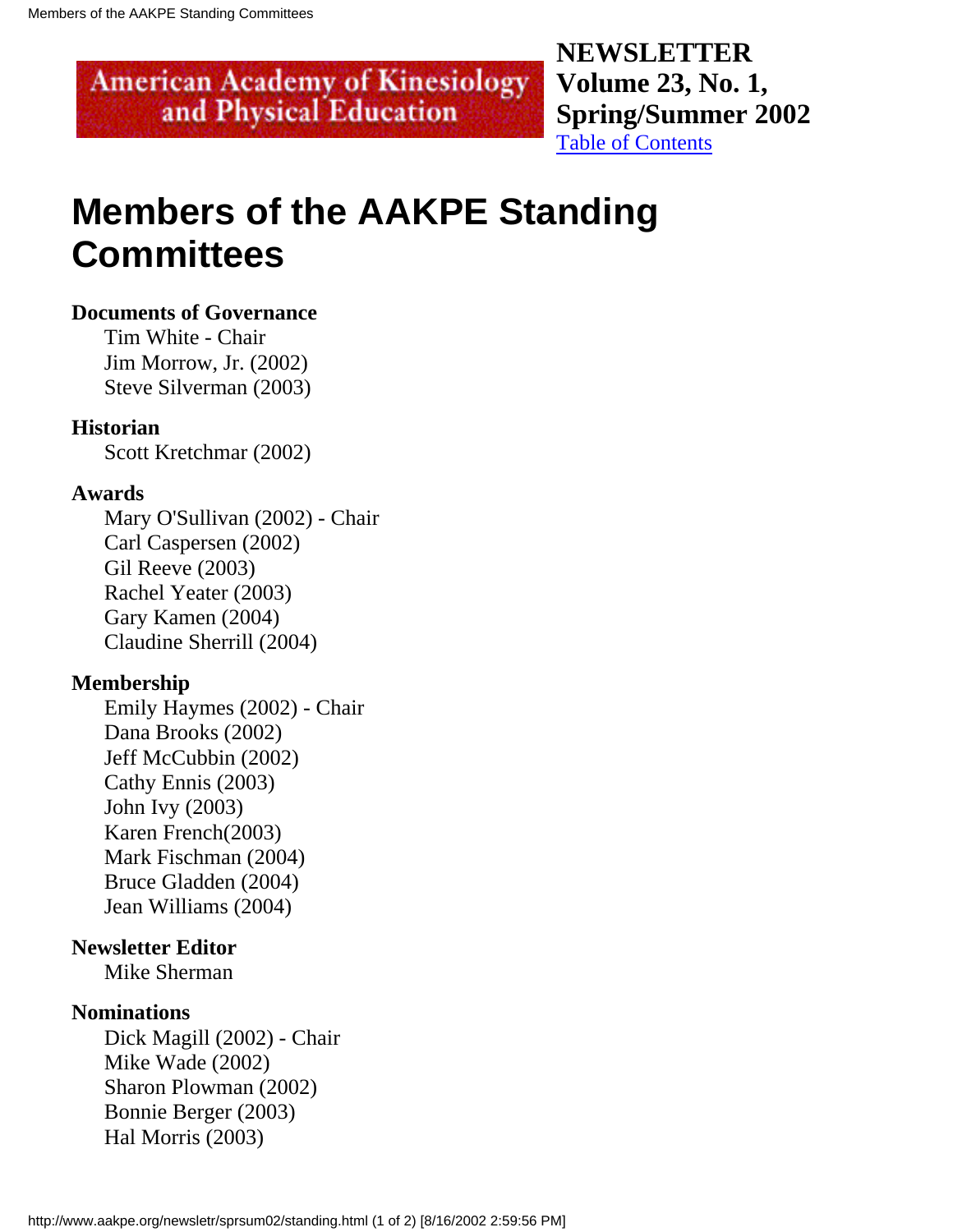Members of the AAKPE Standing Committees

#### **Memorials**

 Janet Harris (2002) - Chair Waneen Spirduso (2003) Don Franks (2004)

#### **Contact AAKPE c/o Human Kinetics: P.O. Box 5076, Champaign, IL 61820-2200, U.S.A., phone (800) 747-4457 or (217) 351-5076, fax (217) 351-2674, or email: [humank@hkusa.com](mailto:humank@hkusa.com)**